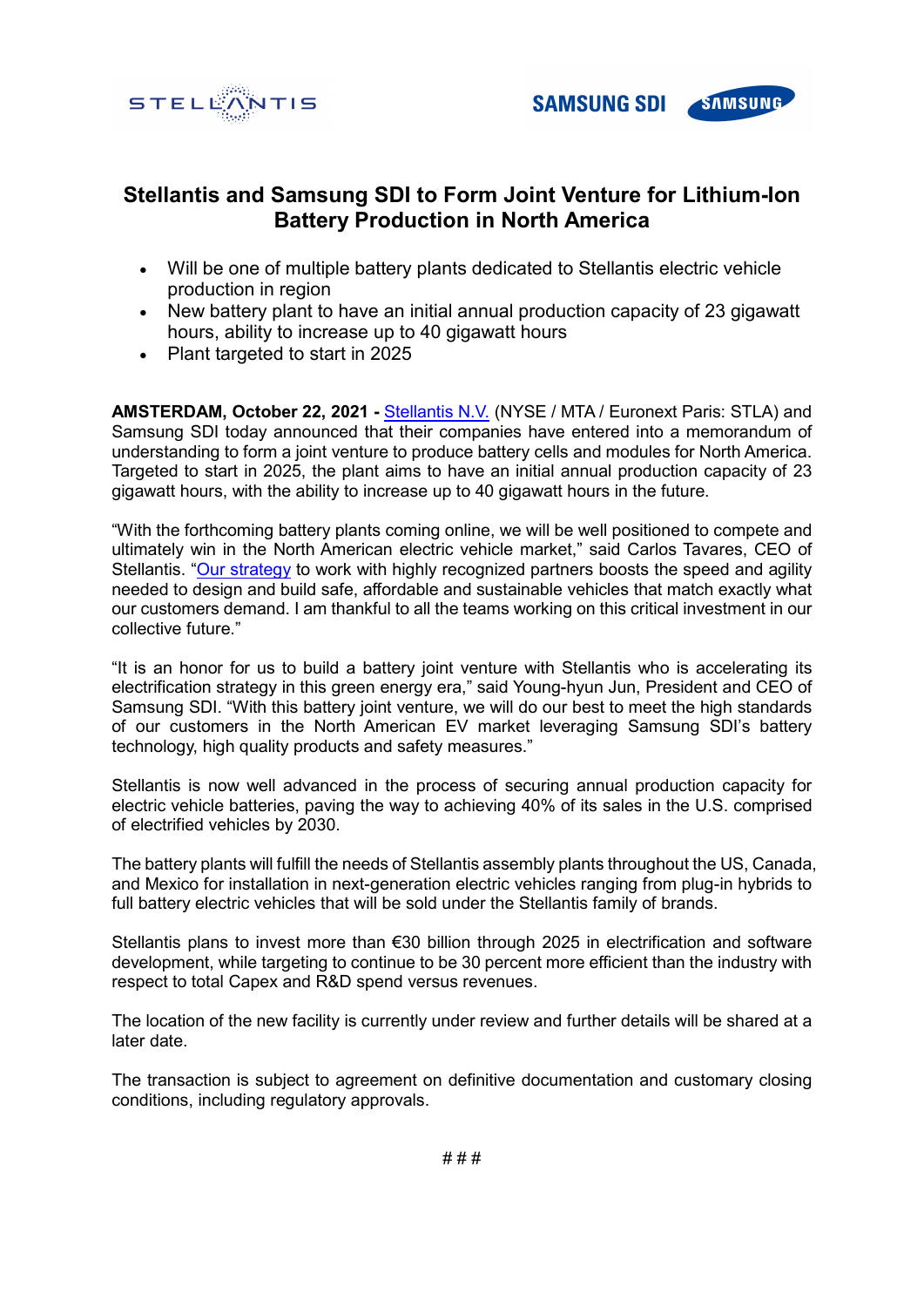



## **About Stellantis**

Stellantis is one of the world's leading automakers and a mobility provider, guided by a clear vision: to offer freedom of movement with distinctive, affordable and reliable mobility solutions. In addition to the Group's rich heritage and broad geographic presence, its greatest strengths lie in its sustainable performance, depth of experience and the wide-ranging talents of employees working around the globe. Stellantis leverages its broad and iconic brand portfolio, which was founded by visionaries who infused the marques with passion and a competitive spirit that speaks to employees and customers alike. Stellantis aspires to become the greatest, not the biggest while creating added value for all stakeholders as well as the communities in which it operates.

## **About Samsung SDI**

Samsung SDI is a manufacturer of rechargeable batteries for the IT industry, automobiles, and energy storage systems (ESS), as well as cutting-edge materials used to produce semiconductors and displays. Our executive managers and staff members focus efforts to develop the next generation's growth drivers in order to secure Samsung SDI's place as a creative leader in the energy and cutting-edge materials industry.

**Pierre-Olivier Salmon** Stellantis Communications pierreolivier.salmon@stellantis.com +33 676 86 45 48

**Yangmo Ku** Samsung SDI Communications yangmo.ku@samsung.com +82 2 2255 2617